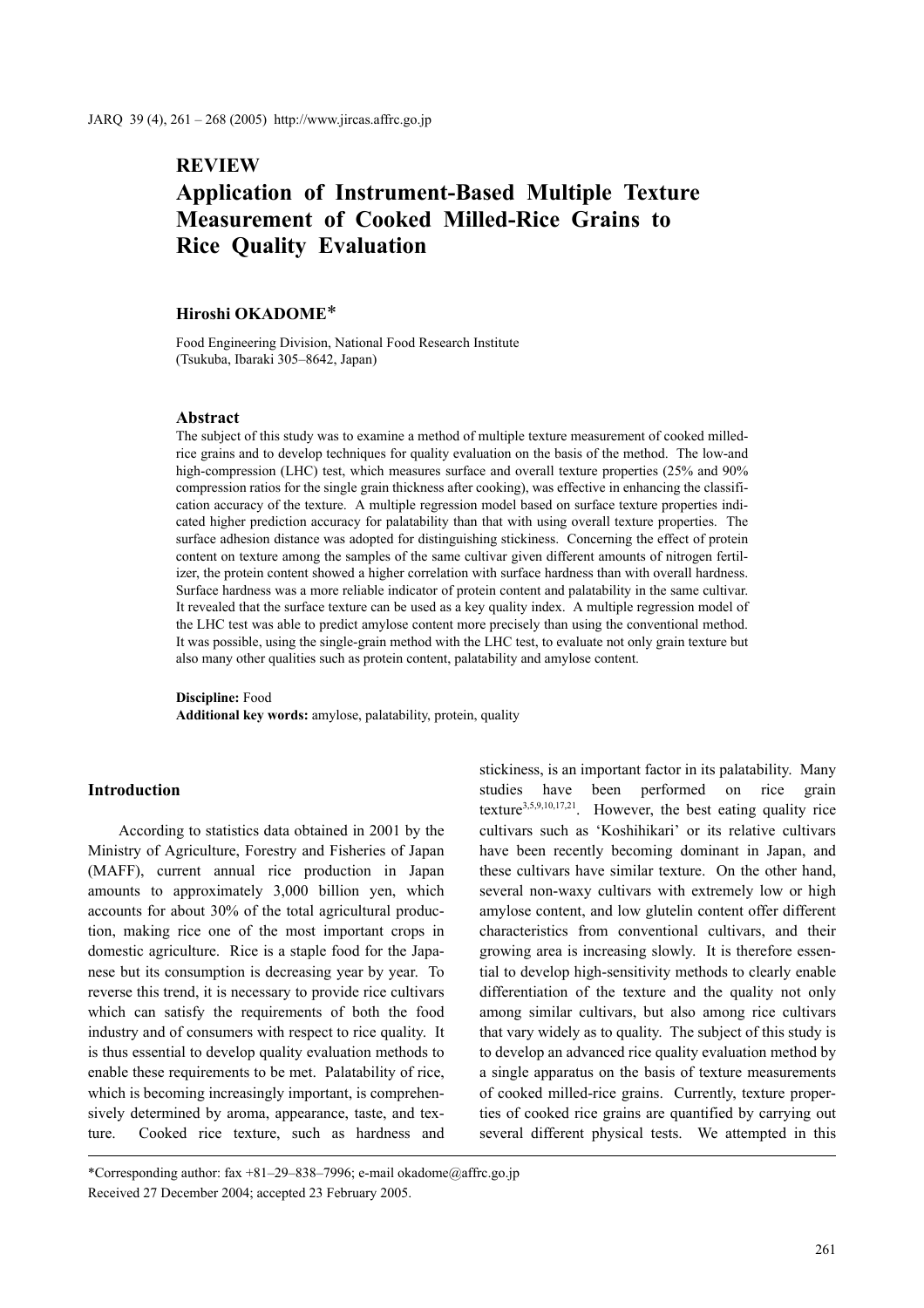study to select a suitable texture attribute or chemometric model for evaluating texture, the palatability or the chemical components.

# **Multiple-texture measurements of cooked milled-rice grains**

Okabe<sup>10</sup> developed an instrument-based three-grain method for measuring cooked rice texture, using a Texturometer. This method, which evaluates the hardness and stickiness of three cooked rice grains by large deformation, is often used in Japan. Numerous other methods have been developed to examine grain texture, using various instruments. The subject of this study, however, is to develop a sensitive single-grain method for measuring texture of a single grain after cooking. We carried out several kinds of tests with a Tensipresser apparatus (type: Myboy System, Taketomo Electric Co., Japan) and suitable tests were selected for the multiple texture measurements. Results showed that the combination of a lowcompression (LC) test and high-compression (HC) test was suitable for enhancing the texture discrimination. The HC test detects the overall texture of the cooked rice grain and is close to the three-grain method at the point of the large deformation. It has the feature of determining surface texture using the small deformation employed in the LC test. In the LC test, it was proved that the compression ratio of 25% was more appropriate for differentiating the surface texture than that of  $15\%$ <sup>11</sup>. The two tests had to be performed separately at the beginning when developed, and it was somewhat time-consuming. In the latest procedure, improvement of the apparatus has made it possible to perform the two tests consecutively (Fig. 1). In the low- and high-compression test (LHC test) using a Tensipresser, the grain thickness was detected automatically. The grain was then first slightly compressed to 25% of its thickness and subsequently to 90%. The result was that more texture properties could be rapidly quantified. The attributes from the recorded force-time curve were analyzed on the basis of the texture profile analysis (TPA) method<sup>2,19</sup>, using the attachment program. The texture mean values for each sample were usually calculated by measuring 20 grains but more than 50 grains were measured in some cases. As for sample preparation, brown rice samples were milled to the yield of 90 to 91%, using a friction-type rice miller. The milled rice samples (10 g) were added with 16 g of water in an aluminum cup. After soaking for 1 h, the samples were cooked in an electric rice cooker. To prevent moisture loss after cooking, the cooked rice samples were placed into glass cases and the cases were additionally covered with polyethylene film. The cooked rice samples, held for about 2 h at room temperature (approximately 25ºC), were subjected to the texture measurements.

## **Comparison of texture properties, using low-compression test and high-compression test**

Fig. 2 shows the texture properties of the surface and overall grain of individual cooked milled-rice grains



**Fig. 1. Low- and high-compression (LHC) test with single cooked milled-rice grain (single-grain method)**

Compression ratios for grain thickness: 25% and 90%.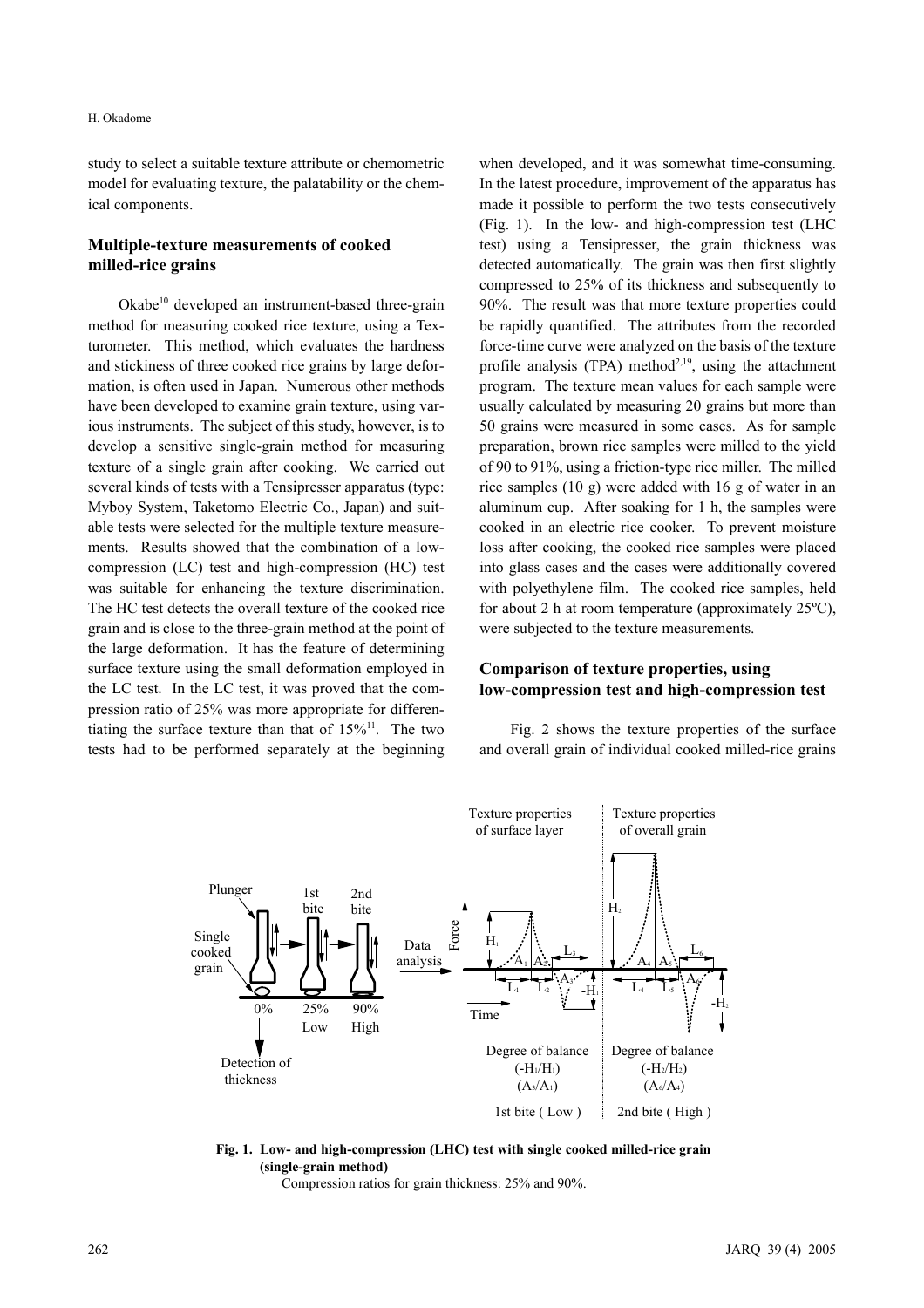

**Fig. 2. Comparison of texture property of cooked milled-rice grains by low-compression (LC) test and high-compression (HC) test**

**Table 1. Prediction model for "overall evaluation" of sensory evaluation by low-compression test and high-compression test**

| Physical property test | Multiple regression models                                                                                       | Calibration R | Prediction R |
|------------------------|------------------------------------------------------------------------------------------------------------------|---------------|--------------|
| Low-compression test   | $Y = 1.07 \times 10^{-4} (-H_1) + 1.53 (L_3) - 2.19$<br>(0.46)<br>(0.74)                                         | 0.92          | 0.67         |
| High-compression test  | $Y = 2.40 \times 10^{-6}$ (A <sub>6</sub> ) + 5.42 (-H <sub>2</sub> /H <sub>2</sub> ) – 4.37<br>(0.31)<br>(0.69) | 0.83          | 0.53         |

Numeric values in parentheses indicate the standard partial regression coefficient.

by the LC and HC tests. For example, 'Koshihikari', which has low amylose content, indicated the same texture as 'Aya', which showed a lower amylose content in the HC test. In other words, only the HC test, which closely resembles the conventional large deformation test, could not detect the texture difference. The difference, though, was detected in the surface texture in the LC test. 'Hokuriku 149' showed medium overall hardness but the highest surface hardness. Inversely, the large-grained cultivar 'Ohchikara' showed the highest value for the overall hardness and a medium value for the surface hardness. 'Hoshiyutaka' with high amylose content showed the lowest values for both types of stickiness. These results made it clear that the combination of the LC test and the HC test was very effective in differentiating texture. These combined tests were applied to the texture measurement of cooked rice grains which had been decontaminated with low-energy electrons<sup>4</sup>, processed using heat pressure ohmic heating<sup>22</sup>, developed for quick cooking rice<sup>20</sup>, or treated with vinegar<sup>8</sup>.

# **Palatability prediction of** *Japonica* **rice cultivars based on the texture properties of single cooked milled-rice grains**

As explained above, rice palatability is related to cooked rice texture. Statistical models for predicting rice palatability using the developed single-grain method were examined, for *Japonica* rice cultivars with a narrow range of amylose and protein contents<sup>12</sup>. Multiple regression models with the texture parameters as predictors were made to predict some attributes by sensory evaluation such as "overall evaluation", "stickiness" and "softness". The prediction models are shown in Table 1. It was revealed that the model of the LC test gave higher multiple correlation coefficients and can more accurately predict "overall evaluation" by sensory evaluation. Fig. 3 shows the plots for calibration and prediction in the LC test model which indicated that it should be possible, using this surface texture model, to predict palatability to some degree. Shoji and Kurasawa<sup>18</sup> reported that the values obtained using a 'Mido' meter, measuring the surface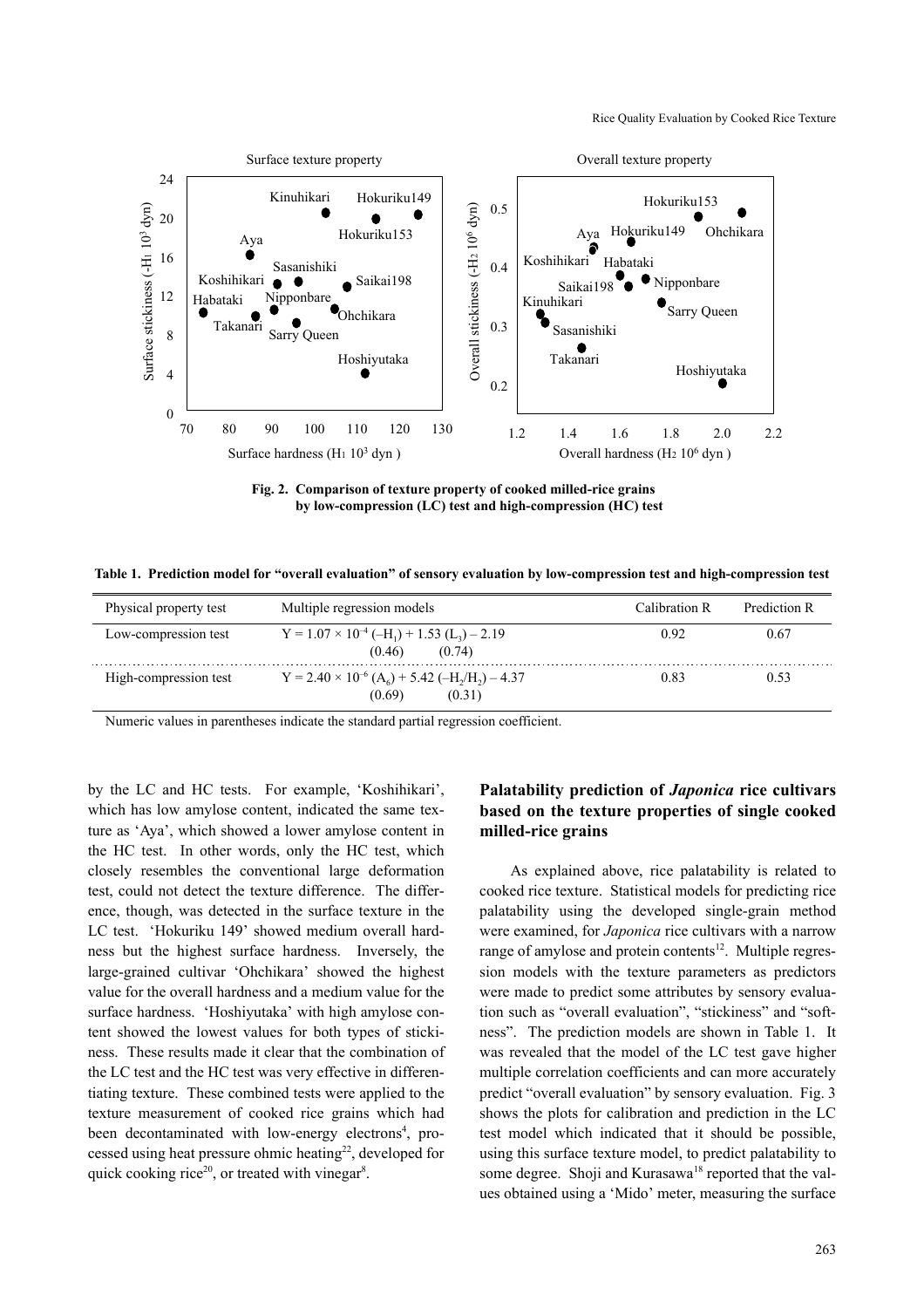#### H. Okadome



**Fig. 3. Scattergrams of calibration and prediction of the multiple regression model for "overall evaluation" by low-compression test**



**Fig. 4. Relationship between amylose content and surface adhesion distance**

\*\*\*: Significant at 0.1%. Different symbols not enclosed in the circle represent every 5% difference in amylose content of the non-waxy rice.

gloss of cooked rice, indicated a high correlation with the rice palatability. In our study, surface texture gave a more accurate model than overall texture, suggesting that surface texture is an important index of palatability. The surface stickiness parameters were also able to predict the "stickiness" as experienced by sensory evaluation. Significantly, it found that the surface adhesion distance  $(L_3)$ was a very important indicator. Fig. 4 shows the relationship between amylose content and the surface adhesion distance $14$ . The amylose content revealed a significant correlation with the adhesion distance. The stickier cooked rice grains showed higher values for adhesion distance. That is to say, waxy rice samples gave the highest values. Among non-waxy rice samples, the lower amylose content cultivars gave higher adhesion distance values. A new stickiness parameter, the surface adhesion distance  $(L<sub>2</sub>)$ , can be used to express the stickiness property of the surface layer. There is a trial for predicting this distance by digitalization of DNA bands based on a PCR method<sup>7</sup>. There are many large deformation tests in conventionally used methods. These results indicated that the small deformation test designed to detect surface texture properties is very effective in evaluating rice palatability or stickiness.

## **Effect of nitrogenous fertilizers on the texture of cooked rice**

The protein content of rice grains is affected by the use of nitrogenous fertilizers, and it also has a close relation with rice palatability. It is generally said in Japan that palatability decreases with increased protein content. There is a trend for higher protein content in rice grains to give them a harder texture after cooking. Fig. 5 shows the effect of protein content on the surface hardness and overall hardness, using rice samples with different nitrogen fertilizer applications in the same *Japonica* cultivar<sup>13</sup>. The amylose contents indicated a positive correlation at 1% significance with the overall hardness that varied with the cultivar rather than with type of fertilizer application. More specifically, 'Hinohikari', which has the lowest amylose content, had the lowest overall hardness. 'Reiho', which has the highest amylose content, showed the highest values. It is clear that the overall hardness that varied according to cultivars depends greatly on amylose content. On the other hand, protein content indicated a positive correlation with surface hard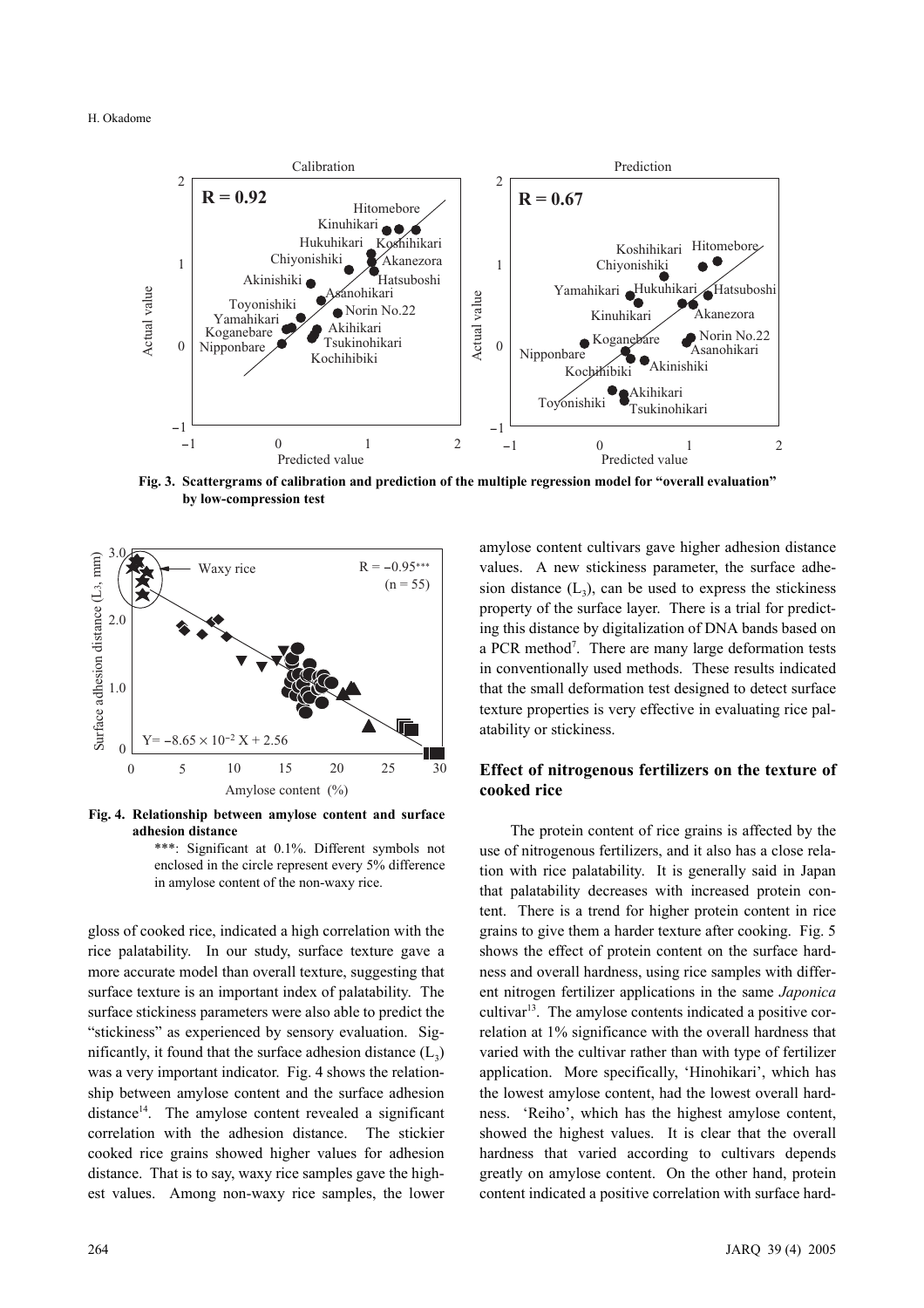ness. The surface hardness increased with higher protein content in each cultivar and differed according to the treatment rather than cultivar. Protein is mainly distributed in the outer layer of the grain. It is quite likely that the hardening of the surface of cooked grains occurred as a result of increased accumulation of protein in the surface layer due to the use of nitrogenous fertilizers. It is believed that the proteins in the outer layers prevent water absorption and thus expansion of the grains during cooking, with the net result that the surface layer hardens. It is clear that the surface hardness and the overall hardness are greatly influenced by protein content and amylose content, respectively. Conversely, it was also found that both types of hardness played a major role in differentiating these components. The relationship between hardness and eating quality is shown in Fig. 6. Both



**Fig. 5. Relationship between rice components and hardness among different fertilizers applied to the same** *Japonica* **rice cultivars**

 $\bullet$ : Hinohikari,  $\bullet$ : Reiho,  $\blacktriangle$ : Yumehikari,  $\blacksquare$ : Nipponbare. Values next to each symbol indicate the relative amount of nitrogen fertilizer supplied to each cultivar in increasing order (1 to 6). \*\*: Significant at 1%.



**Fig. 6. Relationship between palatability and hardness among different nitrogen fertilizers applied to the same** *Japonica* **rice cultivars**

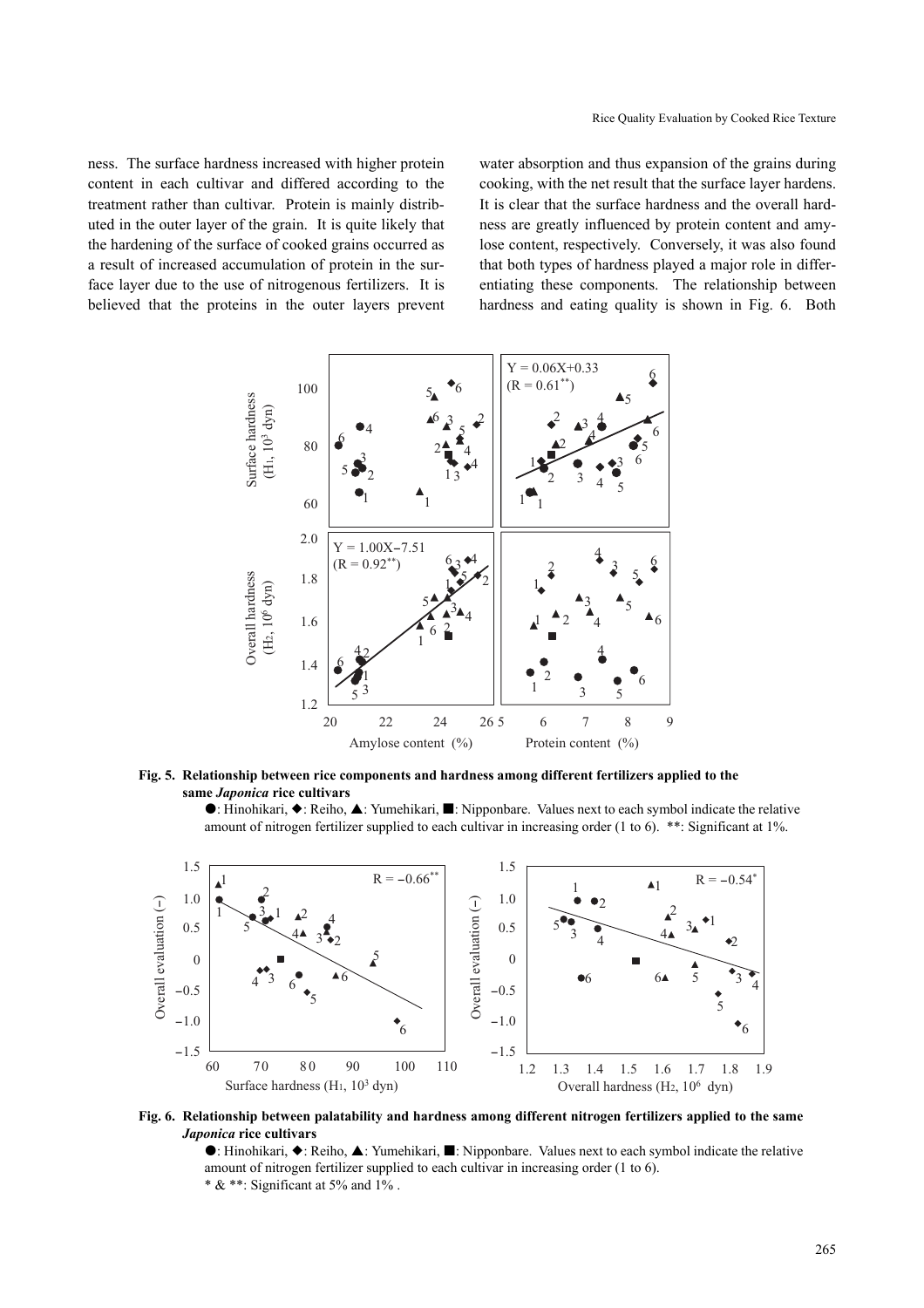#### H. Okadome

types of hardness indicated a negative correlation but the value was slightly higher for the surface hardness. Surface hardness was a clear indicator of variation in eating quality within each cultivar. The overall hardness appeared to express the eating quality of each cultivar. Therefore, it was concluded that the surface hardness is more suitable for discriminating protein content or palatability in the same cultivar, and that the overall hardness is a good indicator of the inherent traits of each cultivar.

# **Rice component determination by multiple regression models based on the texture properties**

Amylose content and protein content of the main components of rice are very important for determining the use of grains in rice-based food industries. These components are basically determined by chemical methods but several non-destructive analysis methods have been developed using near-infrared spectroscopy methods $1,16$ . The author has described how some texture properties are related to these components. Therefore, calibration models based on the texture properties were examined to enable accurate prediction of these components, using multiple regression analysis. Table 2 shows the calibration models for amylose content determination using the single-grain method with the LHC test and the conventional three-grain method<sup>15</sup>. Among samples covering a wide range of amylose content (0 to 30%), the model for the single-grains method indicated a higher  $R^2$ and lower SEC in calibration for amylose content than seen in the other method. The former model also indicated a lower SEP in validation and clearly revealed better precision. Almost all non-glutinous rice grains, which are usually distributed and consumed in Japan, are low in amylose content, and the range of amylose content is narrow compared to those in other Asian countries<sup>6</sup>. It is

**Table 2. Calibration models for determination of amylose content (0 to 30%) based on the texture properties and prediction accuracy for the validation set**

| Calibration model                                                                                                                                                                                                                                                                                                      |       | Calibration<br>$(n = 134)$ | Validation<br>$(n = 67)$ |            |            |  |
|------------------------------------------------------------------------------------------------------------------------------------------------------------------------------------------------------------------------------------------------------------------------------------------------------------------------|-------|----------------------------|--------------------------|------------|------------|--|
|                                                                                                                                                                                                                                                                                                                        | $R^2$ | <b>SEC</b>                 | $R^2$                    | <b>SEP</b> | <b>RPD</b> |  |
| 1. Multiple regression model by single-grain method (LHC Test) with a Tensipresser<br>Model 1: Y = -3.79(L <sub>6</sub> ) + 1.26 × 10 <sup>-6</sup> (A <sub>4</sub> ) + 9.82(-H <sub>1</sub> /H <sub>1</sub> ) - 7.47(L <sub>3</sub> )<br>$+ 24.16(L2) + 14.93(-H2/H2) - 8.74 \times 10^{-6}(A5) + 324.87(L5) - 40.76$ | 0.95  | 1 77                       | 0.94                     | 2.07       | 3.80       |  |
| 2. Multiple regression model by three-grain method with a Texturometer<br>Model 2: Y = $-536.38(A_3/A_1) + 234.13(A_3) - 42.40(-H_2)$<br>$+39.81(-H1/H1) - 5.23(A2) + 40.54$                                                                                                                                           | 0.86  | 2.95                       | 0.86                     | 3.20       | 2.46       |  |



**Fig. 7. Prediction for unknown samples within a narrow range of amylose content (15 to 20%)**  using two kinds of models on the basis of an LHC test  $(n = 47)$ 

Model 3 is a multiple regression model made with only samples of 14–21% amylose content  $(n = 85)$ .  $Y = -3.47(L_3) - 6.57 \times 10^{-5}(A_1) + 1.44 \times 10^{-4}(A_2) + 8.46 \times 10^{-6}(A_6) - 75.87(A_6/A_4) - 9.74$ 

```
\times 10^{-6}(H<sub>2</sub>) – 2.42 \times 10^{-4}(H<sub>1</sub>) + 42.12
```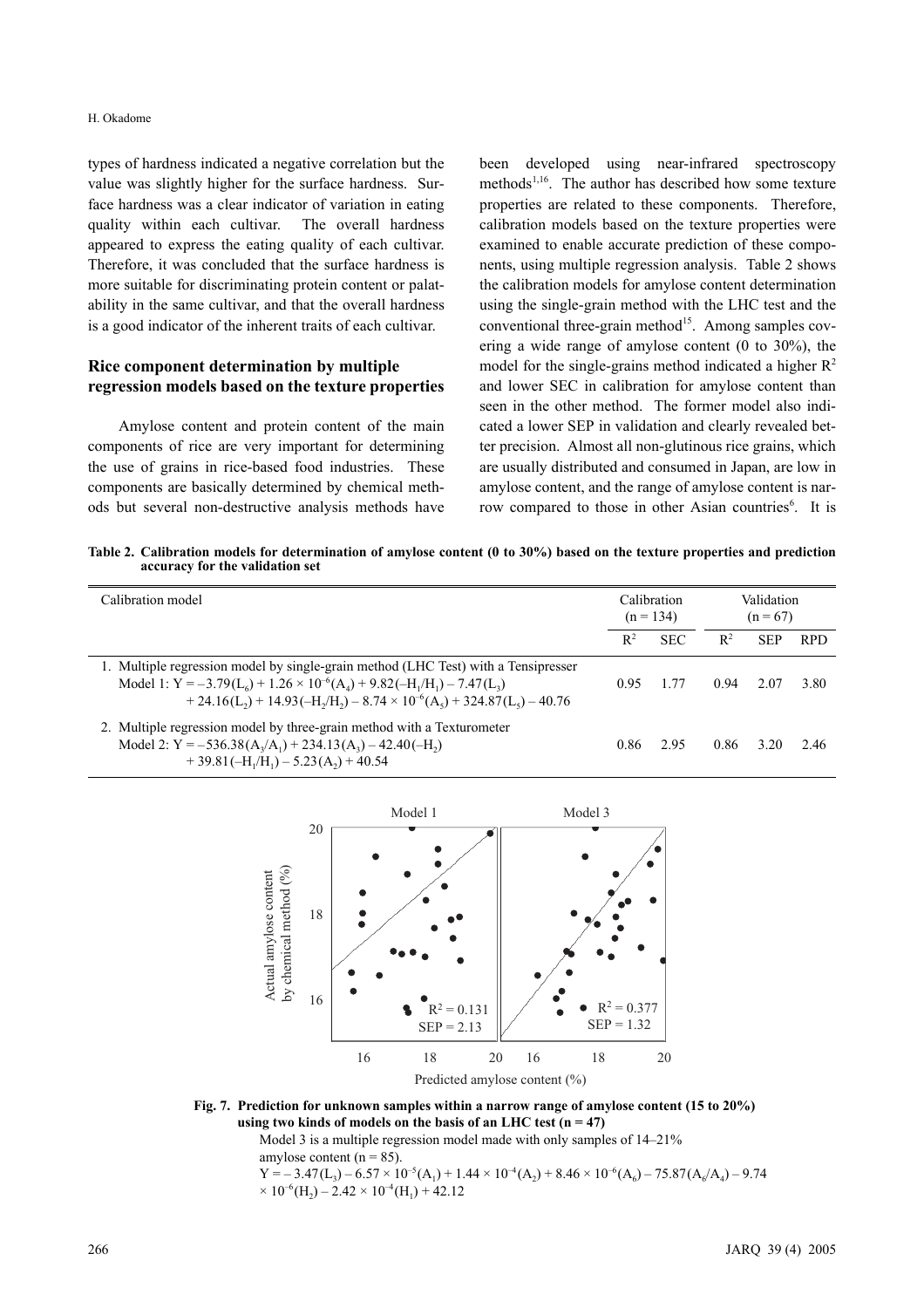| Calibration model                                                                                                                                                                                                                             |       | Calibration<br>$(n = 134)$ | Validation<br>$(n = 67)$ |            |            |  |
|-----------------------------------------------------------------------------------------------------------------------------------------------------------------------------------------------------------------------------------------------|-------|----------------------------|--------------------------|------------|------------|--|
|                                                                                                                                                                                                                                               | $R^2$ | <b>SEC</b>                 | $R^2$                    | <b>SEP</b> | <b>RPD</b> |  |
| 1. Multiple regression models by single-grain method (LHC Test) with a Tensipresser                                                                                                                                                           |       |                            |                          |            |            |  |
| Model 4: Surface physical properties<br>$Y = -7.76(L_1) + 10.28(-H_1/H_1) + 2.08 \times 10^{-5}(H_1) - 4.43 \times 10^{-5}(A_2)$<br>$-2.69 \times 10^{-4} (-H_1) + 6.47$                                                                      | 0.40  | 0.71                       | 0.39                     | 0.71       | 1.25       |  |
| Model 5: Overall physical properties<br>$Y = -2.60(L_4) + 11.77$                                                                                                                                                                              | 0.09  | 0.86                       | 0.21                     | 0.78       | 1.14       |  |
| Model 6: Surface and overall physical properties<br>$Y = -18.21(L_1) + 8.25(-H_1/H_1) + 2.39 \times 10^{-4}(H_1) - 7.34 \times 10^{-5}(A_2)$<br>$-2.12 \times 10^{-4} (-H_1) + 7.82 \times 10^{-7} (A_4) - 35.28 (L_5) + 12.88 (L_2) + 13.55$ | 0.45  | 0.69                       | 0.47                     | 0.69       | 1.29       |  |
| 2. Multiple regression model by three-grain method with a Texturometer                                                                                                                                                                        |       |                            |                          |            |            |  |
| Model 7: $Y = -8.48(A_4) - 0.812(A_2) + 9.46$                                                                                                                                                                                                 | 0.17  | 0.82                       | 0.12                     | 0.84       | 1.06       |  |

| Table 3. Calibration models for determination of protein content (5 to 9%) based on texture properties and prediction |  |  |  |  |  |  |  |
|-----------------------------------------------------------------------------------------------------------------------|--|--|--|--|--|--|--|
| accuracy for validation samples                                                                                       |  |  |  |  |  |  |  |

essential to develop highly-accurate models for non-glutinous samples that fall within a narrow range of amylose content. Fig. 7 shows the prediction result of the two models obtained by the LHC test for the unknown samples in the narrow range (amylose content: 15 to 20%). Model 1 revealed the best accuracy among the wide range of samples, but resulted in lower accuracy for the narrow range of samples than Model 3. Therefore, Model 1 should be basically used to determine the amylose content of unknown samples. However, we consider that it is better to first use Model 1 for the narrow range (15 to 20%) samples and then to make a precise calculation using Model 3. Table 3 shows the calibration models for protein content. In the LHC test, Model 4, with only surface attributes, possessed higher prediction accuracy than Model 5, with the overall attributes only. Model 6 possessed the highest accuracy and also took account of numerous surface attributes as predictors. Model 7, using the conventional three-grain method, had a lower coefficient of determination than Model 6. A comparison between the components shows the value for RPD to be higher in amylose content than in protein content, revealing that amylose content can be more accurately predicted. As described above, the single-grain method (LHC test) was able to determine rice components more accurately than the three-grain method, with the accuracy being markedly better with respect to amyolse content.

## **Conclusions**

A single-grain method for multi-texture measurement of cooked milled-rice grains was examined. Rice quality evaluation techniques were studied on the basis of this method. The low- and high-compression (LHC) test, measuring surface and overall texture properties (25% and 90% compressions for the cooked grain thickness), was effective in enhancing the classification accuracy of the texture. The multiple regression model of the surface texture properties indicated a higher prediction accuracy for palatability than that of the overall texture properties. It was suggested for the first time that the palatability of *Japonica* rice cultivars is closely correlated with their surface texture properties. A new stickiness parameter, the surface adhesion distance  $(L<sub>3</sub>)$ , closely correlated with amylose content, was used to express the stickiness property of the surface layer. Concerning the effect of protein content on the texture among samples of the same cultivars given different nitrogen fertilizers, the overall hardness of the high compression test differed according to rice cultivar rather than fertilizer treatment, and was positively correlated with the amylose content. The surface hardness showed a higher correlation with protein content than the overall hardness. Surface hardness could be used for distinguishing the protein content and the palatability as affected by the nitrogen fertilizer applications. Finally, the multiple regression model of the single-grain method with the LHC test was able to predict amylose content more precisely.

As mentioned above, it was possible, using the LHC test single-grain method, to evaluate not only grain texture but also many other qualities such as protein content, palatability and amylose content. Since the single-grain method can evaluate these qualities in small-scale samples, it is potentially very useful for application in the pre-harvest field, for example, in rice breeding and also for post-harvest grains for food industry purposes. In